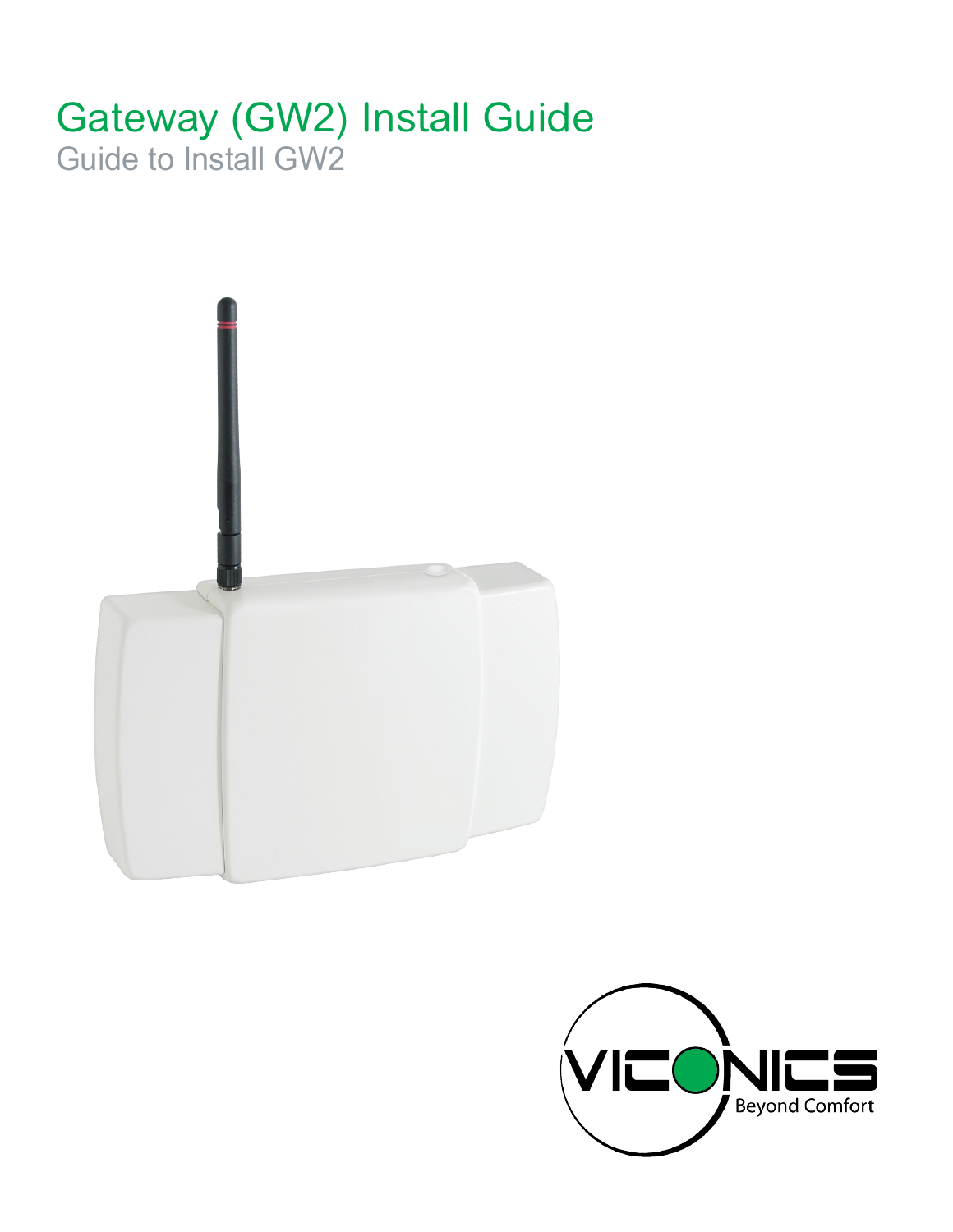# GW2 Install Guide

### **Overview**

This guide provides instructions for the physical installation of the hardware components for the GW2. Follow the instructions in this manual to ensure a successful and trouble-free installation at the client's site.

### Plan and Prepare

#### **Read this Entire Guide**

The information contained in this guide helps the installer work effectively and minimizes the likelihood of any critical issues occurring during installation. Keep this document handy when performing the installation.

#### **Prepare all Equipment Before Going to Customer Site**

If possible, commission and configure the equipment before arrival at the customers site.

## Tools and Consumables

The following are required to complete this installation.

- GW2 with consumables
- Flat-head screwdriver (1/8")
- 24 AC/DC power supply
- Straight-through Ethernet cable (RJ-45)
- Computer (PC, Mac , or Linux) with Firefox browser (version 1.7 or later)
- Optional Ethernet switch or hub if connection to local network is required